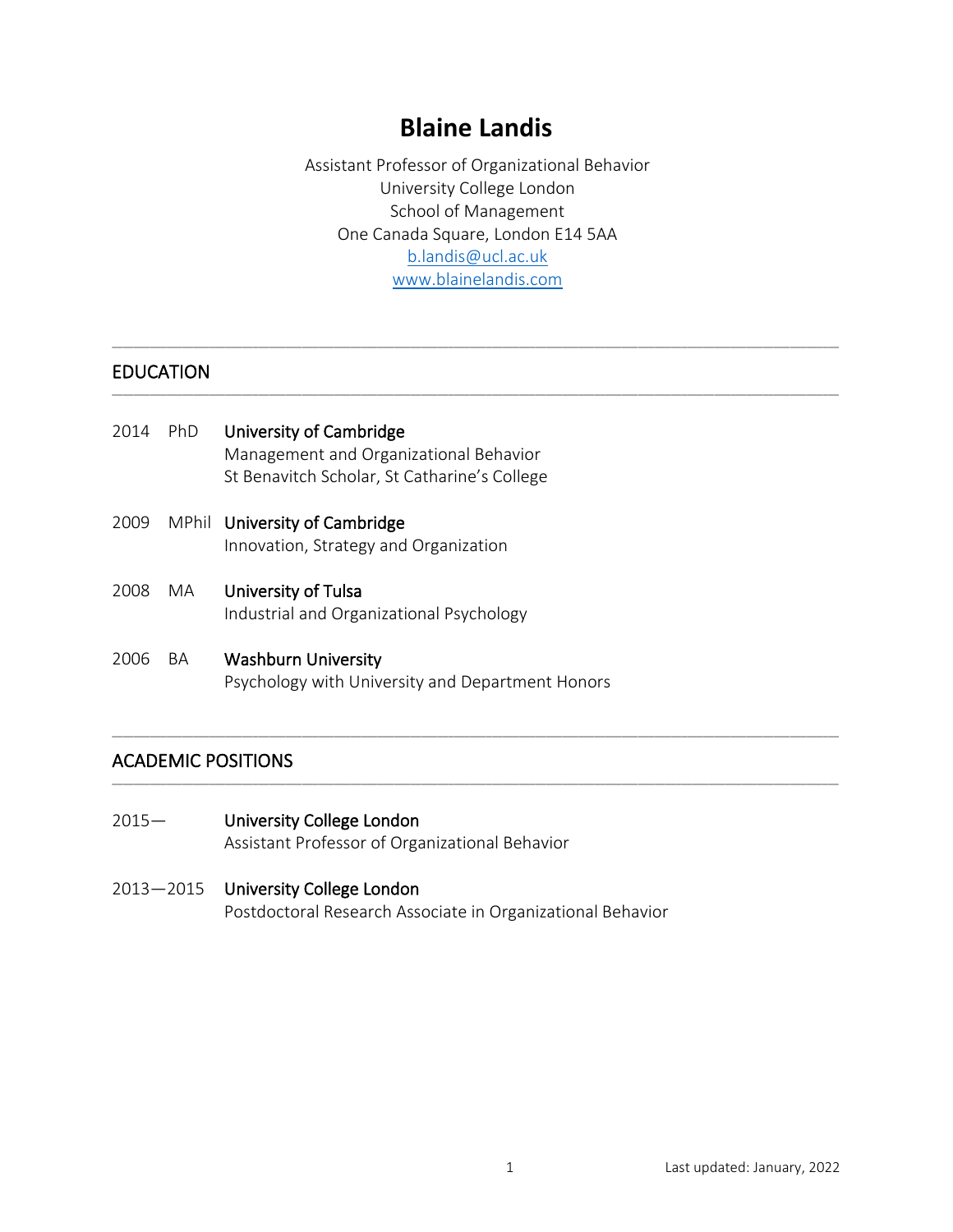#### RESEARCH AREAS

- Social networks
- Personality
- Interpersonal perception
- Power and status

#### PUBLICATIONS

Landis, B., Jachimowicz, J., Wang, D., & Krause, R. Forthcoming. Revisiting extraversion and leadership emergence: A social network churn perspective. *Journal of Personality and Social Psychology*.

\_\_\_\_\_\_\_\_\_\_\_\_\_\_\_\_\_\_\_\_\_\_\_\_\_\_\_\_\_\_\_\_\_\_\_\_\_\_\_\_\_\_\_\_\_\_\_\_\_\_\_\_\_\_\_\_\_\_\_\_\_\_\_\_\_\_\_\_\_\_\_\_\_\_\_\_\_\_\_\_\_\_\_\_\_\_\_\_\_\_\_\_\_\_\_\_\_\_\_\_\_\_\_\_\_\_\_\_\_\_\_\_\_\_\_\_\_\_\_\_\_\_\_\_\_\_\_\_\_\_\_\_\_\_

\_\_\_\_\_\_\_\_\_\_\_\_\_\_\_\_\_\_\_\_\_\_\_\_\_\_\_\_\_\_\_\_\_\_\_\_\_\_\_\_\_\_\_\_\_\_\_\_\_\_\_\_\_\_\_\_\_\_\_\_\_\_\_\_\_\_\_\_\_\_\_\_\_\_\_\_\_\_\_\_\_\_\_\_\_\_\_\_\_\_\_\_\_\_\_\_\_\_\_\_\_\_\_\_\_\_\_\_\_\_\_\_\_\_\_\_\_\_\_\_\_\_\_\_\_\_\_\_\_\_\_\_\_\_

\_\_\_\_\_\_\_\_\_\_\_\_\_\_\_\_\_\_\_\_\_\_\_\_\_\_\_\_\_\_\_\_\_\_\_\_\_\_\_\_\_\_\_\_\_\_\_\_\_\_\_\_\_\_\_\_\_\_\_\_\_\_\_\_\_\_\_\_\_\_\_\_\_\_\_\_\_\_\_\_\_\_\_\_\_\_\_\_\_\_\_\_\_\_\_\_\_\_\_\_\_\_\_\_\_\_\_\_\_\_\_\_\_\_\_\_\_\_\_\_\_\_\_\_\_\_\_\_\_\_\_\_\_\_

\_\_\_\_\_\_\_\_\_\_\_\_\_\_\_\_\_\_\_\_\_\_\_\_\_\_\_\_\_\_\_\_\_\_\_\_\_\_\_\_\_\_\_\_\_\_\_\_\_\_\_\_\_\_\_\_\_\_\_\_\_\_\_\_\_\_\_\_\_\_\_\_\_\_\_\_\_\_\_\_\_\_\_\_\_\_\_\_\_\_\_\_\_\_\_\_\_\_\_\_\_\_\_\_\_\_\_\_\_\_\_\_\_\_\_\_\_\_\_\_\_\_\_\_\_\_\_\_\_\_\_\_\_\_

- Landis, B., Fisher, C., & Menges, J. 2021. How employees react to unsolicited and solicited advice in the workplace: Implications for using advice, learning, and performance. *Journal of Applied Psychology*. Advance online publication. [PDF](https://psycnet.apa.org/fulltext/2021-54183-001.pdf)
- Byron, K., & Landis, B. 2020. Relational misperceptions in the workplace: New frontiers and challenges. *Organization Science*, 31: 223-242. [PDF](https://www.blainelandis.com/wp-content/uploads/2020/01/Byron-Landis-2019.pdf)
- Tasselli, S., Kilduff, M., & Landis, B. 2018. Personality change: Implications for organizational behavior. *Academy of Management Annals*, 12: 467-493. [PDF](https://www.blainelandis.com/wp-content/uploads/2018/07/Tasselli-et-al.-2018.pdf)
- Landis, B., Kilduff, M., Menges, J., & Kilduff, G. 2018. The paradox of agency: Feeling powerful reduces brokerage opportunity recognition yet increases willingness to broker. *Journal of Applied Psychology,* 103: 929-938. [PDF](https://www.blainelandis.com/wp-content/uploads/2018/04/Power-and-Brokerage-PDF.pdf)
- Landis, B., & Gladstone, J. 2017. Personality, income, and compensatory consumption: Lowincome extraverts spend more on status. *Psychological Science*, 28: 1518-1520. [PDF](https://www.blainelandis.com/wp-content/uploads/2017/08/Personality-Poverty-and-Status-Spending-PDF.pdf) \* Featured in *The Economist*
- Landis, B. 2016. Personality and social networks in organizations: A review and future directions. *Journal of Organizational Behavior*, 37: S107-S121. [PDF](https://www.blainelandis.com/wp-content/uploads/2017/08/Personality-and-Networks-Review-PDF.pdf)
- Fang\*, R., Landis\*, B., Zhang, Z., Anderson, M., Shaw, J., & Kilduff, M. 2015. Integrating personality and social networks: A meta-analysis of personality, network position, and work outcomes in organizations. *Organization Science*, 26: 1243-1260. [PDF](https://www.blainelandis.com/wp-content/uploads/2017/08/Personality-and-Networks-Meta-Analysis-PDF.pdf) \* Authors contributed equally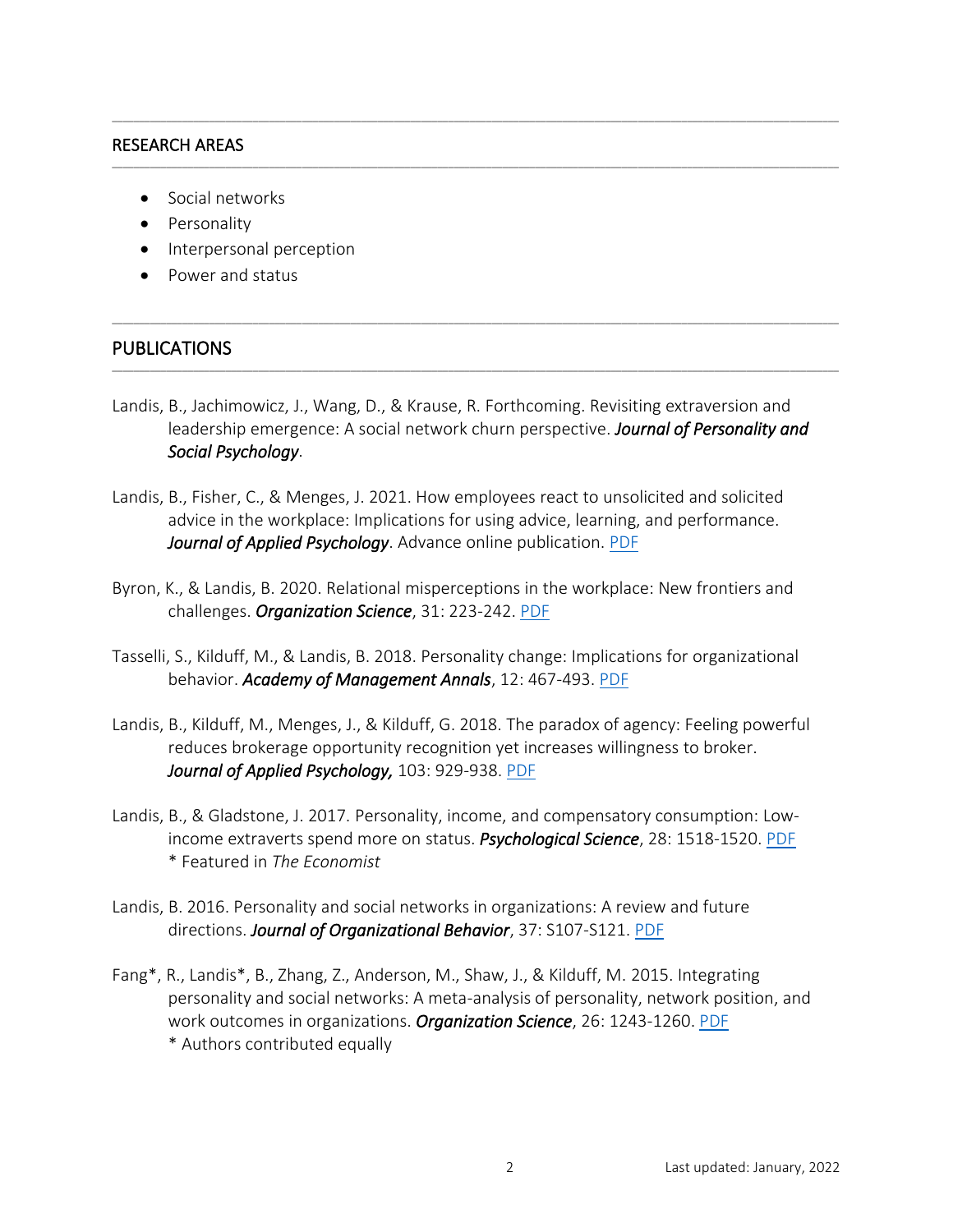#### PRACTITIONER ARTICLES, BOOK CHAPTERS AND OTHER PUBLICATIONS

Landis, B., & Fisher, C. 2021. Reactions to unsolicited advice in the workplace. *Society for Personality and Social Psychology: Character & Context. [Link](https://www.spsp.org/news-center/blog/landis-coworker-unsolicited-advice)* 

\_\_\_\_\_\_\_\_\_\_\_\_\_\_\_\_\_\_\_\_\_\_\_\_\_\_\_\_\_\_\_\_\_\_\_\_\_\_\_\_\_\_\_\_\_\_\_\_\_\_\_\_\_\_\_\_\_\_\_\_\_\_\_\_\_\_\_\_\_\_\_\_\_\_\_\_\_\_\_\_\_\_\_\_\_\_\_\_\_\_\_\_\_\_\_\_\_\_\_\_\_\_\_\_\_\_\_\_\_\_\_\_\_\_\_\_\_\_\_\_\_\_\_\_\_\_\_\_\_\_\_\_\_\_

\_\_\_\_\_\_\_\_\_\_\_\_\_\_\_\_\_\_\_\_\_\_\_\_\_\_\_\_\_\_\_\_\_\_\_\_\_\_\_\_\_\_\_\_\_\_\_\_\_\_\_\_\_\_\_\_\_\_\_\_\_\_\_\_\_\_\_\_\_\_\_\_\_\_\_\_\_\_\_\_\_\_\_\_\_\_\_\_\_\_\_\_\_\_\_\_\_\_\_\_\_\_\_\_\_\_\_\_\_\_\_\_\_\_\_\_\_\_\_\_\_\_\_\_\_\_\_\_\_\_\_\_\_\_

- Tasselli, S., Kilduff, M., & Landis, B. 2018. Becoming more conscientious. *Harvard Business Review* (Digital Article). [PDF](https://hbr.org/2018/03/becoming-more-conscientious)
- Horscroft, J., Kotwica, A., Laner, V., West, J., Hennis, P., Levett, D., Howard, D., Fernandez, B., Burgess, S., Ament, Z., Gilbert-Kawai, E., Vercueil, A., Landis, B., Mitchell, K., Mythen, M., Branco, C., Johnson, R., Feelisch, M., Montgomery, H., Griffin, J., Grocott, M., Gnaiger, E., Martin, D., & Murray, A. 2017. Metabolic basis to Sherpa altitude adaptation. *Proceedings of the National Academy of Sciences*, 114: 6381-6387. [PDF](https://www.researchgate.net/publication/316984397_Metabolic_basis_to_Sherpa_altitude_adaption)
- Kilduff, M., & Landis, B. 2010. Review of Neighbor networks: Competitive advantage local and personal (by R. S. Burt). *Administrative Science Quarterly*, 55: 677-679. [PDF](https://journals.sagepub.com/doi/10.2189/asqu.2010.55.4.677)
- Tett, R. P., Hopper, J., Swaim, B., & Landis, B. 2008. Individual factors: Personality and motivation. In R. L. Rees (Ed.), *A Handbook of the Psychology of Intelligence Analysis*. Washington, DC: Director of National Intelligence's Top-Secret wiki, Intellipedia.

\_\_\_\_\_\_\_\_\_\_\_\_\_\_\_\_\_\_\_\_\_\_\_\_\_\_\_\_\_\_\_\_\_\_\_\_\_\_\_\_\_\_\_\_\_\_\_\_\_\_\_\_\_\_\_\_\_\_\_\_\_\_\_\_\_\_\_\_\_\_\_\_\_\_\_\_\_\_\_\_\_\_\_\_\_\_\_\_\_\_\_\_\_\_\_\_\_\_\_\_\_\_\_\_\_\_\_\_\_\_\_\_\_\_\_\_\_\_\_\_\_\_\_\_\_\_\_\_\_\_\_\_\_\_

\_\_\_\_\_\_\_\_\_\_\_\_\_\_\_\_\_\_\_\_\_\_\_\_\_\_\_\_\_\_\_\_\_\_\_\_\_\_\_\_\_\_\_\_\_\_\_\_\_\_\_\_\_\_\_\_\_\_\_\_\_\_\_\_\_\_\_\_\_\_\_\_\_\_\_\_\_\_\_\_\_\_\_\_\_\_\_\_\_\_\_\_\_\_\_\_\_\_\_\_\_\_\_\_\_\_\_\_\_\_\_\_\_\_\_\_\_\_\_\_\_\_\_\_\_\_\_\_\_\_\_\_\_\_

## CONFERENCE PRESENTATIONS

- Lim, V., & Landis, B. 2021. *The influence of relational misperceptions on idea sharing and implementation.* Paper presented at the annual meeting of the Academy of Management.
- Landis, B. 2019. *Revisiting extraversion and leadership emergence: A dynamic network perspective.* Paper presented at the annual meeting of the Academy of Management, Boston.

*\* Best Paper Proceedings (Top 10% of Papers Designated by the Program Chair of the OB Division)*

- Landis, B., & Menges, J. 2018. *The dynamics of unsolicited advice.* Paper presented at the annual meeting of the Academy of Management, Chicago.
- Landis, B., Kilduff, M., Menges, J., & Kilduff, G. 2017. *Brokerage and opportunity recognition: The role of power*. Paper presented at the annual meeting of the Academy of Management, Atlanta.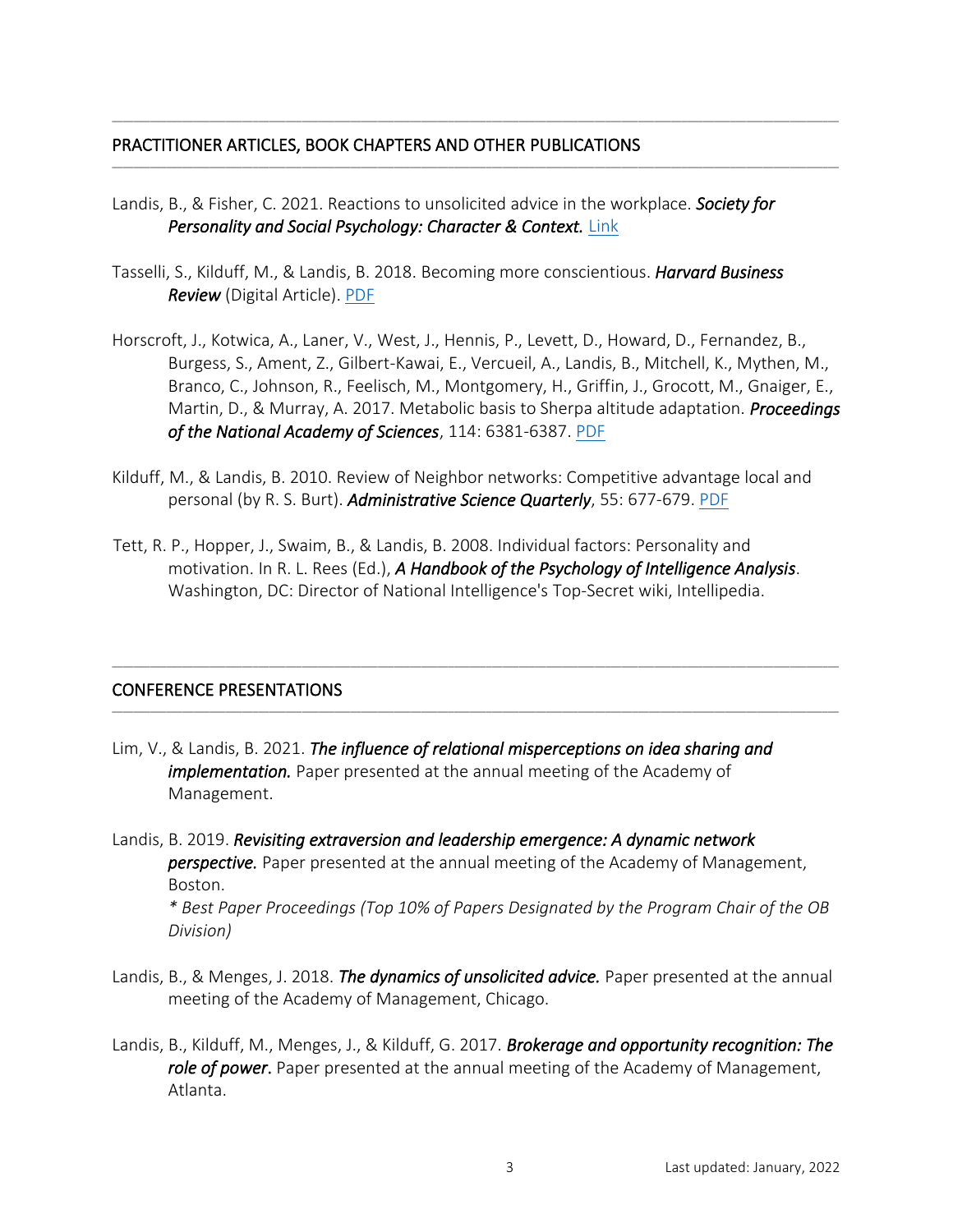- Landis, B., & Byron, K. 2016. *Misperceiving workplace relationships: Imagined and overlooked ties in social networks at work*. Paper presented at the annual meeting of the Academy of Management, Anaheim.
- Landis, B., & Byron, K. 2016. *Misperceiving workplace relationships: Imagined and overlooked*  ties in organizational social networks. Paper presented at the 7<sup>th</sup> Intra-Organizational Network Conference, Lexington.
- Landis, B. 2015. *Status predicts who initiates connections with whom*. Paper presented at the 1<sup>st</sup> International Convention of Psychological Science, Amsterdam, the Netherlands.
- Landis, B. 2014. *Exploring the frontiers of personality and social network research in organizations.* Symposium conducted at the annual meeting of the Academy of Management, Philadelphia.
- Landis, B., Piff, P., Cuddy, A., Wu, Y., van der Lowe, I., Simon-Thomas, E., Gorintin, C., Fleming, P., Keltner, D., & Kogan, A. 2014. *Friending upward: A global test of status and friendship dynamics.* Paper presented at the Society for Personality and Social Psychology Conference, Austin.
- Landis, B., Fang, R., Anderson, M., & Shaw, J. 2013. *Personality, network position, and performance: A meta-analysis.* Paper presented at the annual meeting of the Academy of Management, Orlando.
- Landis, B., & Kilduff, G. 2013. *Recognizing network constraints and opportunities: The role of power.* Paper presented at the annual meeting of the Academy of Management, Orlando.
- Landis, B. 2013. *Reconciling personality and social networks: A meta-analysis of personality, social network position, and work outcomes in organizations.* Paper presented at the 13th London Business School Trans-Atlantic Doctoral Conference, London.
- Landis, B., Kilduff, M., & Menges, J. 2013. *Anger and rival network perception.* Paper presented at the 28<sup>th</sup> Society for Industrial and Organizational Psychology Conference, Houston.
- Landis, B. 2012. *Reconciling personality and social networks: A meta-analysis of personality, network position, and work outcomes in organizations.* Paper presented at the Cambridge Judge Business School Winter Doctoral Conference. *\* Winner of the Cambridge Judge Business School Best Paper Award*
- Landis, B. 2012. *Power and social network distortion in organizations.* Paper presented at the 12<sup>th</sup> London Business School Trans-Atlantic Doctoral Conference, London.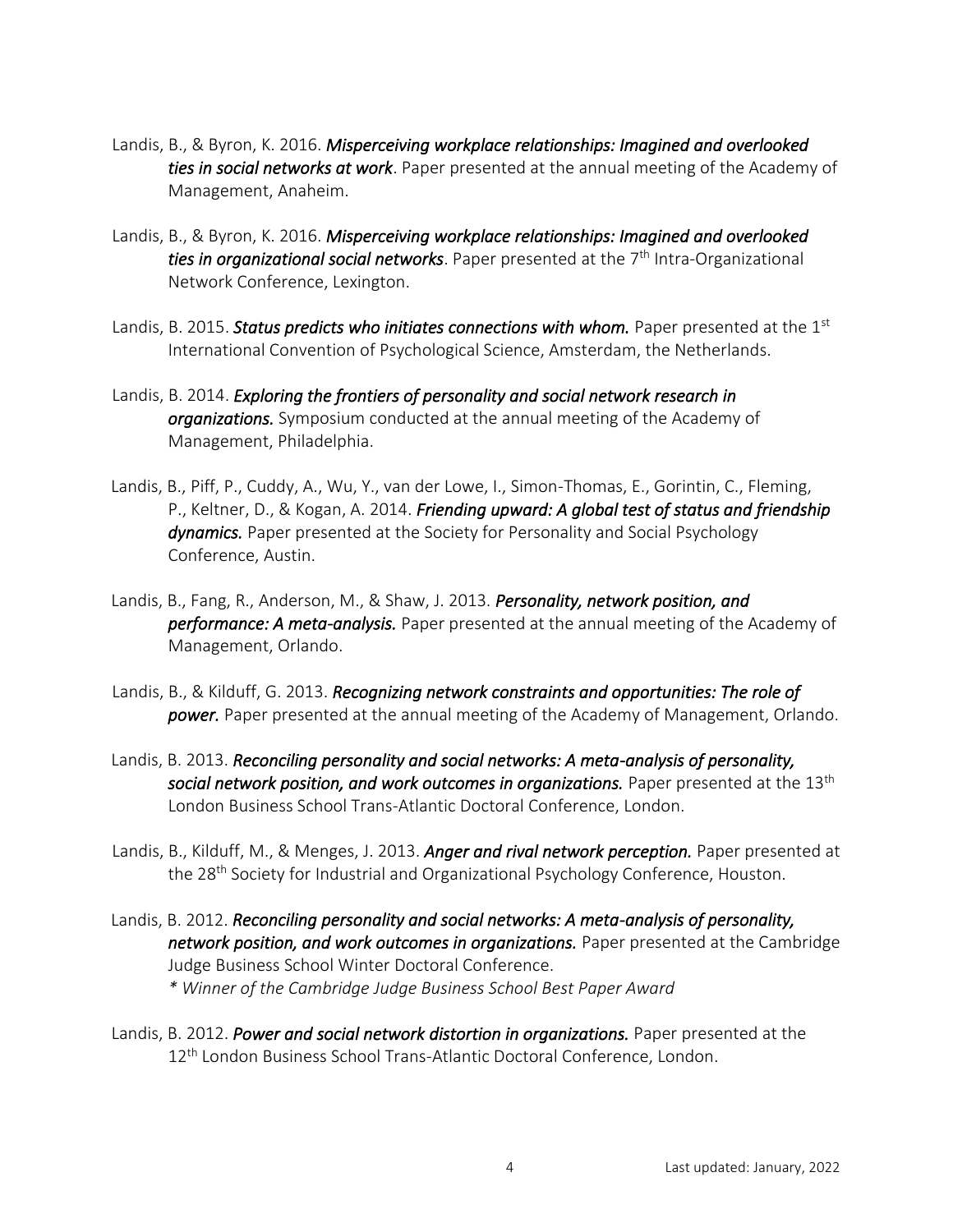- Landis, B., Barrett, M., & Oborn, E. 2011. *Knowledge sharing and network centrality: The role of reputations.* Paper presented at the annual meeting of the Academy of Management, San Antonio.
- Landis, B. 2010. *Breaking up is hard to do? Personality effects on changes to entrepreneurs' social networks.* Paper presented at the annual meeting of the Academy of Management, Montreal.
- Landis, B., Barrett, M., Kilduff, M., & Oborn, E. 2010. *Barriers to knowledge: The exchange of expertise between medical specialists and researchers.* Symposium held at the annual meeting of the Academy of Management, Montreal. *\* Finalist for the Emerald Best International Symposium Award*
- Menges, J., Landis, B., Spataro, S., & Salovey, P. 2010. *Choosing your battles wisely: Emotional intelligence and the leniency bias.* Symposium held at the annual meeting of the Academy of Management, Montreal.
- Landis, B. 2010. *There is plenty of room at the bottom: A qualitative and quantitative review of*  **personality and social network centrality.** Paper presented at the 4<sup>th</sup> Intra-Organizational Network Conference, Lexington.
- Landis, B., Pogson, C., & Pierce, S. 2008. *Getting along at work: The predictive value of communion striving.* Poster presented at the 23rd Society for Industrial and Organizational Psychology Conference, San Francisco.

\_\_\_\_\_\_\_\_\_\_\_\_\_\_\_\_\_\_\_\_\_\_\_\_\_\_\_\_\_\_\_\_\_\_\_\_\_\_\_\_\_\_\_\_\_\_\_\_\_\_\_\_\_\_\_\_\_\_\_\_\_\_\_\_\_\_\_\_\_\_\_\_\_\_\_\_\_\_\_\_\_\_\_\_\_\_\_\_\_\_\_\_\_\_\_\_\_\_\_\_\_\_\_\_\_\_\_\_\_\_\_\_\_\_\_\_\_\_\_\_\_\_\_\_\_\_\_\_\_\_\_\_\_\_

\_\_\_\_\_\_\_\_\_\_\_\_\_\_\_\_\_\_\_\_\_\_\_\_\_\_\_\_\_\_\_\_\_\_\_\_\_\_\_\_\_\_\_\_\_\_\_\_\_\_\_\_\_\_\_\_\_\_\_\_\_\_\_\_\_\_\_\_\_\_\_\_\_\_\_\_\_\_\_\_\_\_\_\_\_\_\_\_\_\_\_\_\_\_\_\_\_\_\_\_\_\_\_\_\_\_\_\_\_\_\_\_\_\_\_\_\_\_\_\_\_\_\_\_\_\_\_\_\_\_\_\_\_\_

*\* Allan Chapman Presentation Award*

## TEACHING EXPERIENCE

## UNIVERSITY COLLEGE LONDON

Leading Organizations (MBA)

- *2021, MBA, Term 1*
- *2020, MBA, Term 1, Section 2*
- *2020, MBA, Term 1, Section 1*
- *2020, MBA, Term 4*
- *2020, MBA, Term 3*
- *2019, MBA, Term 1*

Organizational Behavior (Undergraduate and Graduate)

- *2021, BSc in Information Mgmt for Business and MSc in Mgmt Science, Term 1*
- *2021, MSc in Management (Corporate Pathway), Section 2, Term 1*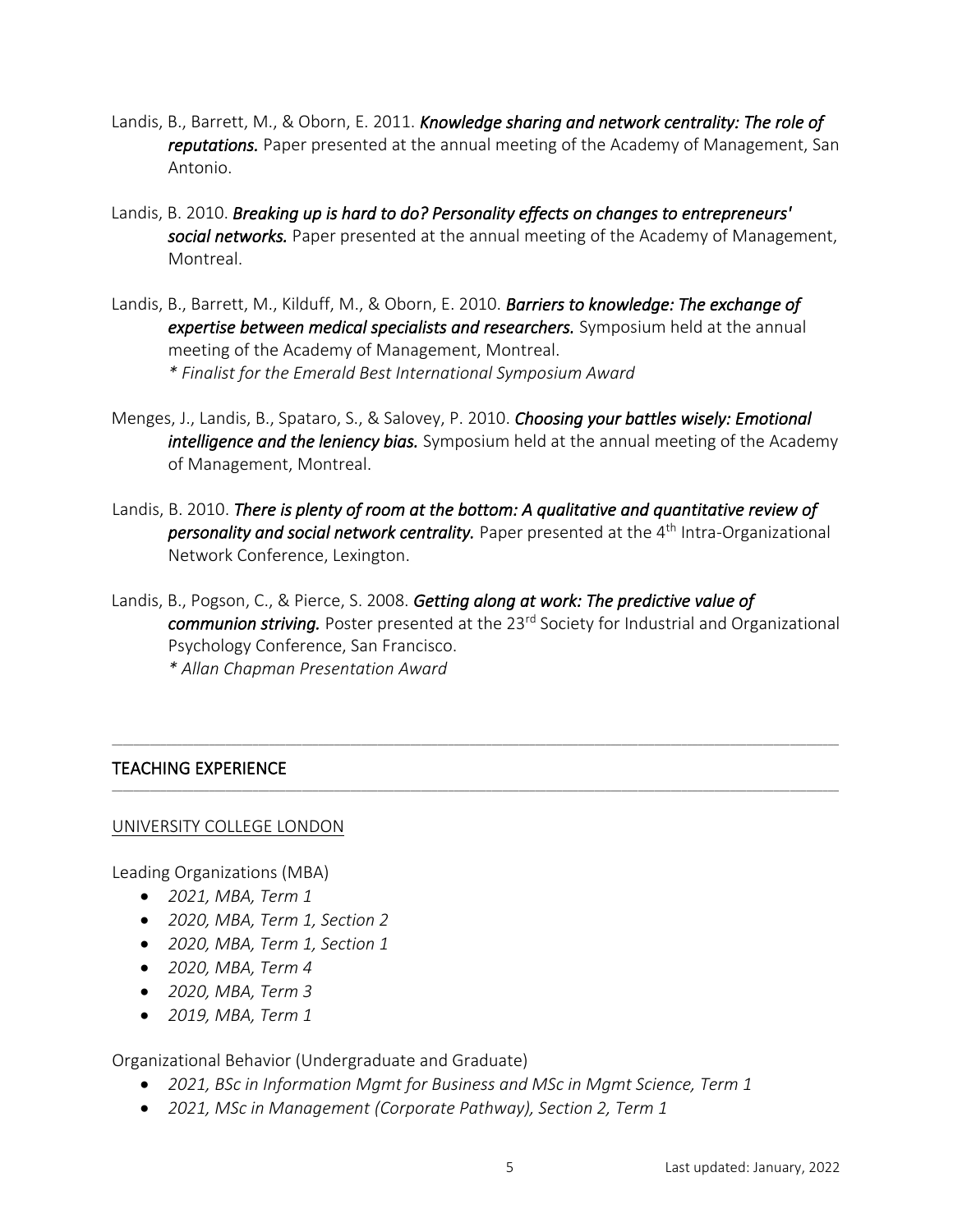- *2021, MSc in Management (Corporate Pathway), Section 1, Term 1*
- *2020, MSc in Management (Corporate Pathway), Section 2, Term 1*
- *2020, MSc in Management (Corporate Pathway), Section 1, Term 1*
- *2020, BSc in Information Mgmt for Business and MSc in Mgmt Science, Term 1*
- *2020, MSc in Management (Management and Finance Pathway), Term 3*
- *2020, MSc in Management (Corporate Pathway), Term 3*
- *2019, BSc in Information Mgmt for Business and MSc in Mgmt Science, Term 1*
- *2019, MSc in Management, Term 3*
- *2018, BSc in Information Management for Business, Term 1*
- *2018, MSc in Management, Term 3*
- *2017, BSc in Information Mgmt for Business and MSc in Management, Term 1*
- *2016, BSc in Information Mgmt for Business and MSc in Management, Term 1*
- *2015, BSc in Information Mgmt for Business and MSc in Management, Term 1*

Business Psychology (Undergraduate)

• *2017, Elective Module for Undergraduate Students, Summer Term*

## UNIVERSITY OF CAMBRIDGE

Organizational Behavior

- *2014, Management Studies Tripos, Michaelmas Term*
- *2014, Engineering Studies Tripos, Michaelmas Term*

Social Networks and Strategic Influence

• *2013, Executive Education Program, Michaelmas Term*

## INTERNATIONAL SUMMER SCHOOLS HELD AT CAMBRIDGE COLLEGES

Business Management, Downing and Trinity Hall

• *2010-2011, 2013-2016, Business Management and Economics Students, Summer Term*

Personality and Social Psychology, Peterhouse

• *2009, Psychology Students, Summer Term*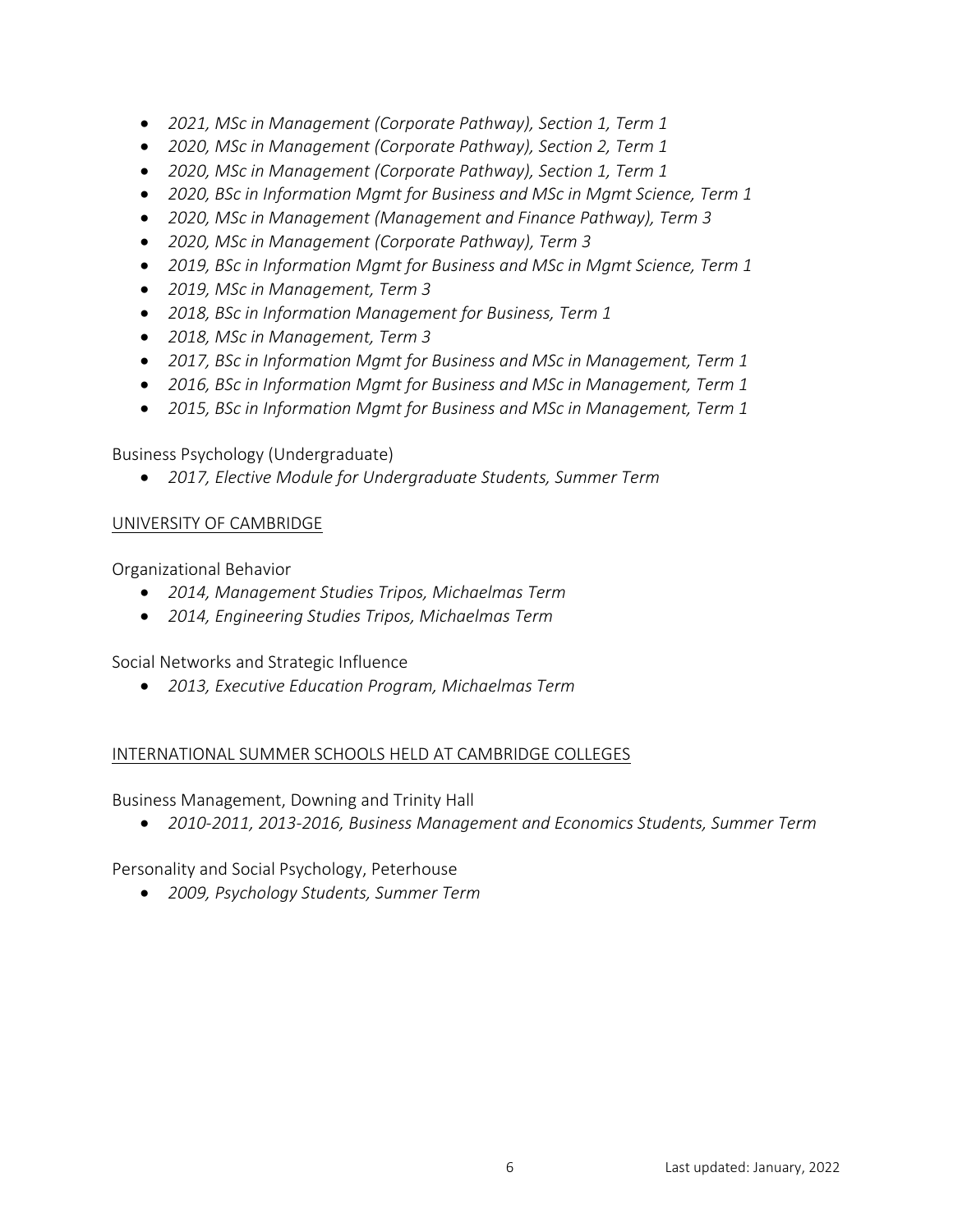## ACADEMIC SERVICE

#### EDITORIAL BOARD SERVICE

Editorial Board Member

- *Journal of Applied Psychology (2018—Present)*
	- o *COVID-19 Special Issue Review Team*
	- o *Emergency Reviewer (Status Awarded to Fast and High-Quality Reviewers)*

\_\_\_\_\_\_\_\_\_\_\_\_\_\_\_\_\_\_\_\_\_\_\_\_\_\_\_\_\_\_\_\_\_\_\_\_\_\_\_\_\_\_\_\_\_\_\_\_\_\_\_\_\_\_\_\_\_\_\_\_\_\_\_\_\_\_\_\_\_\_\_\_\_\_\_\_\_\_\_\_\_\_\_\_\_\_\_\_\_\_\_\_\_\_\_\_\_\_\_\_\_\_\_\_\_\_\_\_\_\_\_\_\_\_\_\_\_\_\_\_\_\_\_\_\_\_\_\_\_\_\_\_\_\_

\_\_\_\_\_\_\_\_\_\_\_\_\_\_\_\_\_\_\_\_\_\_\_\_\_\_\_\_\_\_\_\_\_\_\_\_\_\_\_\_\_\_\_\_\_\_\_\_\_\_\_\_\_\_\_\_\_\_\_\_\_\_\_\_\_\_\_\_\_\_\_\_\_\_\_\_\_\_\_\_\_\_\_\_\_\_\_\_\_\_\_\_\_\_\_\_\_\_\_\_\_\_\_\_\_\_\_\_\_\_\_\_\_\_\_\_\_\_\_\_\_\_\_\_\_\_\_\_\_\_\_\_\_\_

#### Reviewer

- *Academy of Management Annual Meeting*
- *Academy of Management Review*
- *Administrative Science Quarterly*
- *INFORMS/Organization Science Dissertation Proposal Competition*
- *Journal of Business Research*
- *Journal of International Business Studies*
- *Journal of Management*
- *Journal of Management Studies*
- *Journal of Organizational Behavior*
- *Management Science*
- *Organization Science*
- *Personnel Psychology*
- *Social Psychology Quarterly*
- *Social Science Research*
- *Strategic Management Journal*

#### DOCTORAL STUDENT SUPERVISING & COMMITTEES

- *Jingze Wang (MRes in Management Research, 2021—Present), First Supervisor*
- *Velvetina Lim (PhD in Management, 2019—Present), First Supervisor*
- *Li Shi Tan (MRes in Management Research, 2018), Second Supervisor*
- *Lei Liu (PhD in Management, 2020), Upgrade Committee Member*
- *Wenxin Xie (PhD in Management, 2021), Upgrade Committee Member*
- *Jung Won Lee (PhD in Management, 2019), Upgrade Committee Member*
- *Simmy (Harsimran) Grover (PhD in Psychology, 2018), Second Supervisor*
- *Eiki Leung (MRes in Management Research, 2018), Second Supervisor*

#### DEPARTMENTAL SERVICE

- *School of Management Behavioral Research Lab Committee (Chair, 2020—Present)*
- *Research Assistant Recruitment Committee Co-Organizer (2017—Present; Chair, 2018—*